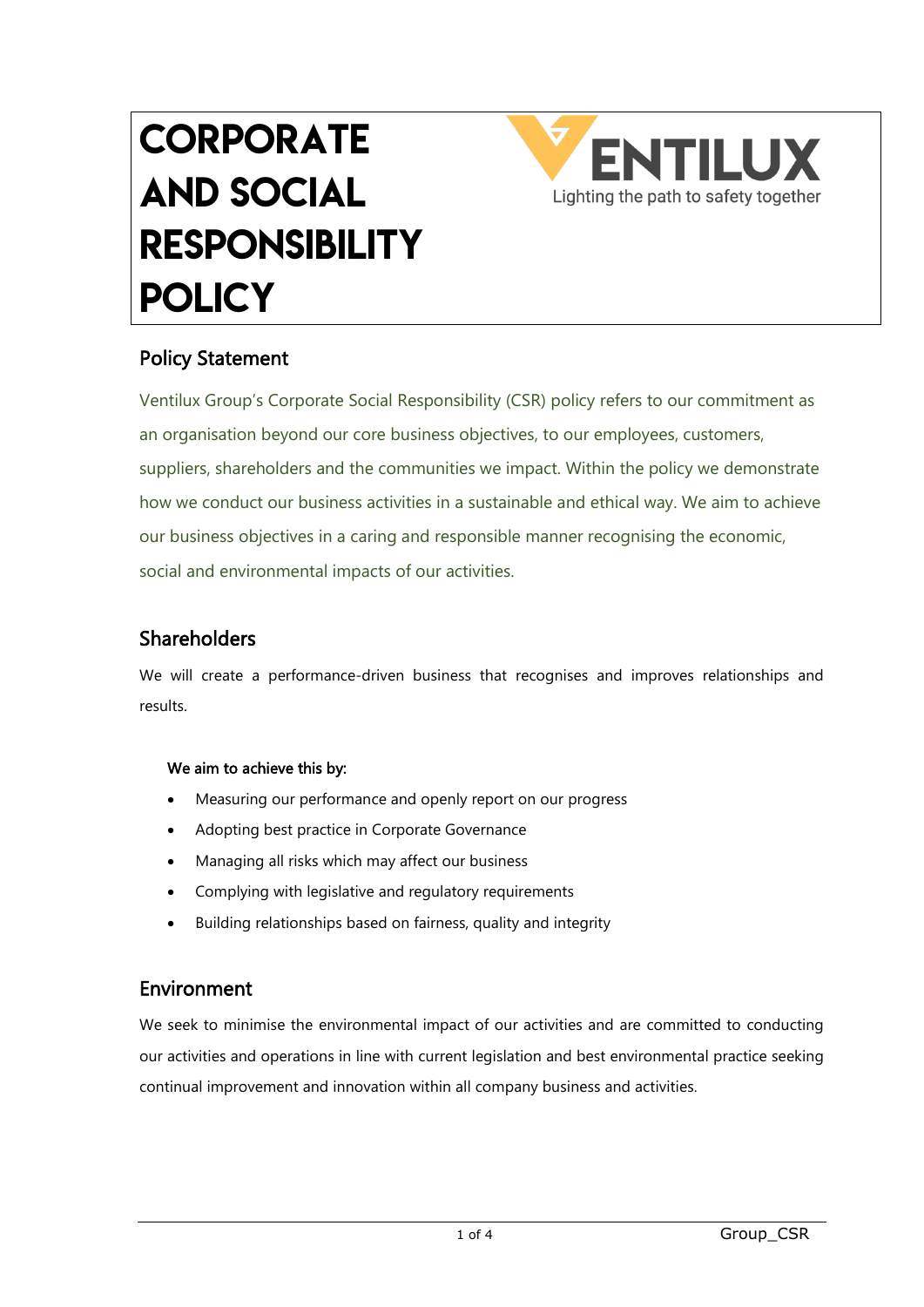#### We aim to achieve this by:

- Participating fully in the Government's commitment towards sustainable development
- Complying with relevant environmental legislation and standards
- Encouraging the efficient use of resources and reduce emission of carbon dioxide wherever we can

## Health and Safety

We are committed to high standards of health and safety, recognising our duty and the benefits of providing safe working conditions.

#### We aim to achieve this by:

- demonstrating the importance of health and safety issues at director level
- reporting on health and safety issues within the company, including our performance against targets
- continuous improvement in health and safety performance through the use of robust, and where applicable, externally audited health and safety management systems

# Suppliers

We regard suppliers as our partners and work with them to achieve our aspirations in the delivery of products and services. We are committed to working with our suppliers to understand where products are sourced and to ensure that the principals of environmental sustainability are upheld. We work to ensure that the welfare of workers and labour conditions within our supply chain meet or exceed recognised standards.

## We aim to achieve this by:

- Providing safe and healthy working conditions for everyone working with us
- Seeking the views of suppliers and acting upon what we hear
- Engaging our suppliers in our standards and policies
- Managing our supply chain better to increase efficiencies, reduce waste and enhance profitability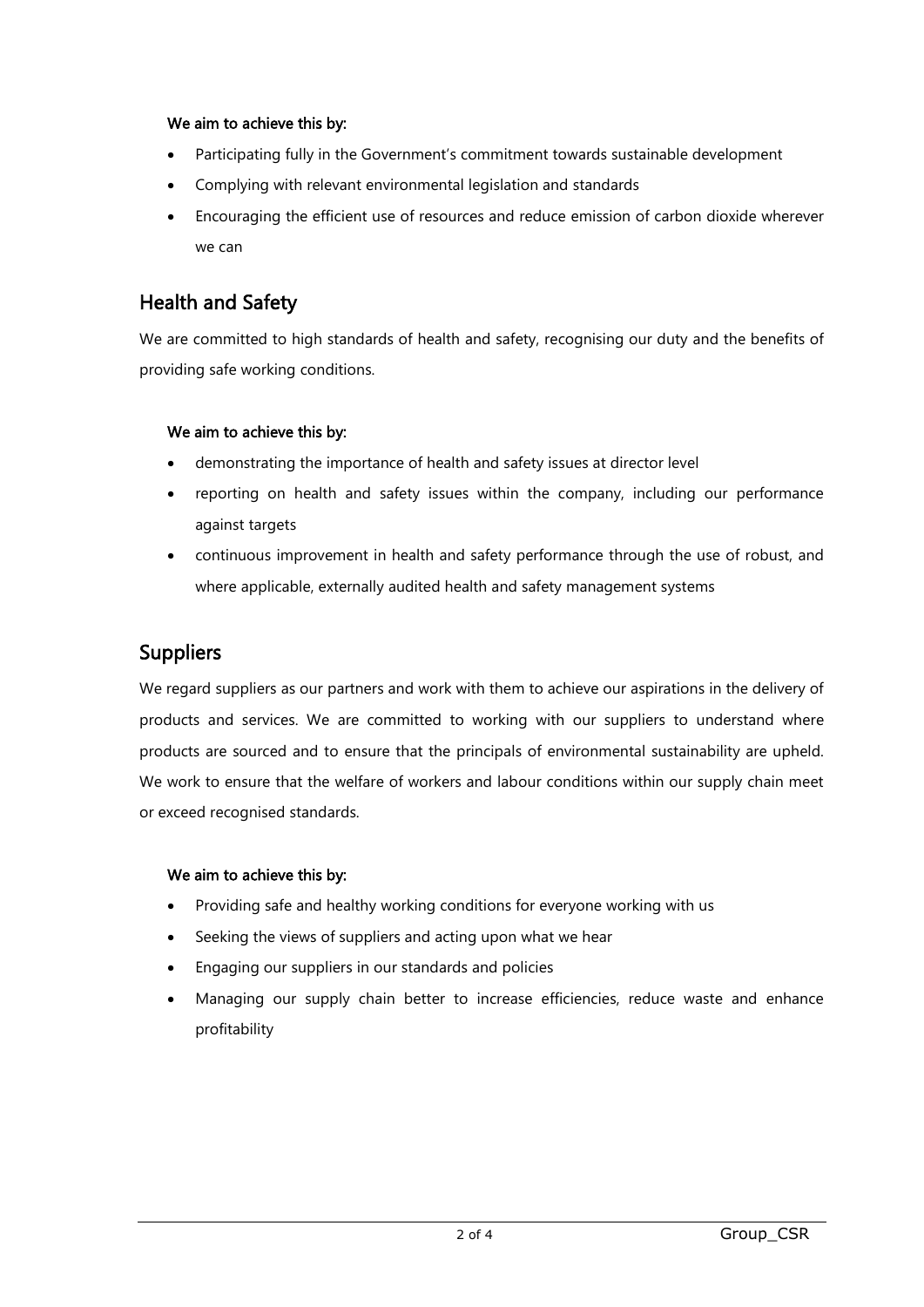## **Clients**

We recognise that our business and livelihood depends upon our clients. Every employee is responsible for ensuring that client contact is professional and appropriate.

## We aim to achieve this by:

- Ensuring our clients receive the level of service and quality of product they have come to expect from Ventilux Group.
- Exceeding our client expectations and meeting the challenges placed on us to deliver against our service agreements
- Placing safety at the heart of our business and client objectives
- Respecting diversity and considering the needs of users with special needs
- Forging deep and long term relationships with our clients
- Establishing a delivery model which seamlessly knits together with the client's requirement

## Employees

We provide equal opportunities to all existing and prospective employees recognising that our reputation is dependent on the quality, effectiveness, and skill base of our employees. We are committed to the fair and equitable treatment of all our employees and specifically to prohibit discrimination on the grounds of race, religion, sexual orientation, nationality, or ethnic origin. Opportunities are available to disabled persons in accordance with their abilities and aptitudes on equal terms with other employees.

## We aim to achieve this by:

- Investing and developing the skills and capabilities of our employees
- Understanding the needs of our employees by consulting on a regular basis and acting on what we hear
- Remunerating our employees fairly
- Valuing the diversity of our employees
- Complying with all relevant employment and health and safety legislation and standards

# Communities and other Stakeholders

We endeavour to contribute to all the communities in which we operate, particularly those neighbouring our office's, through the support of community initiatives and local charities.